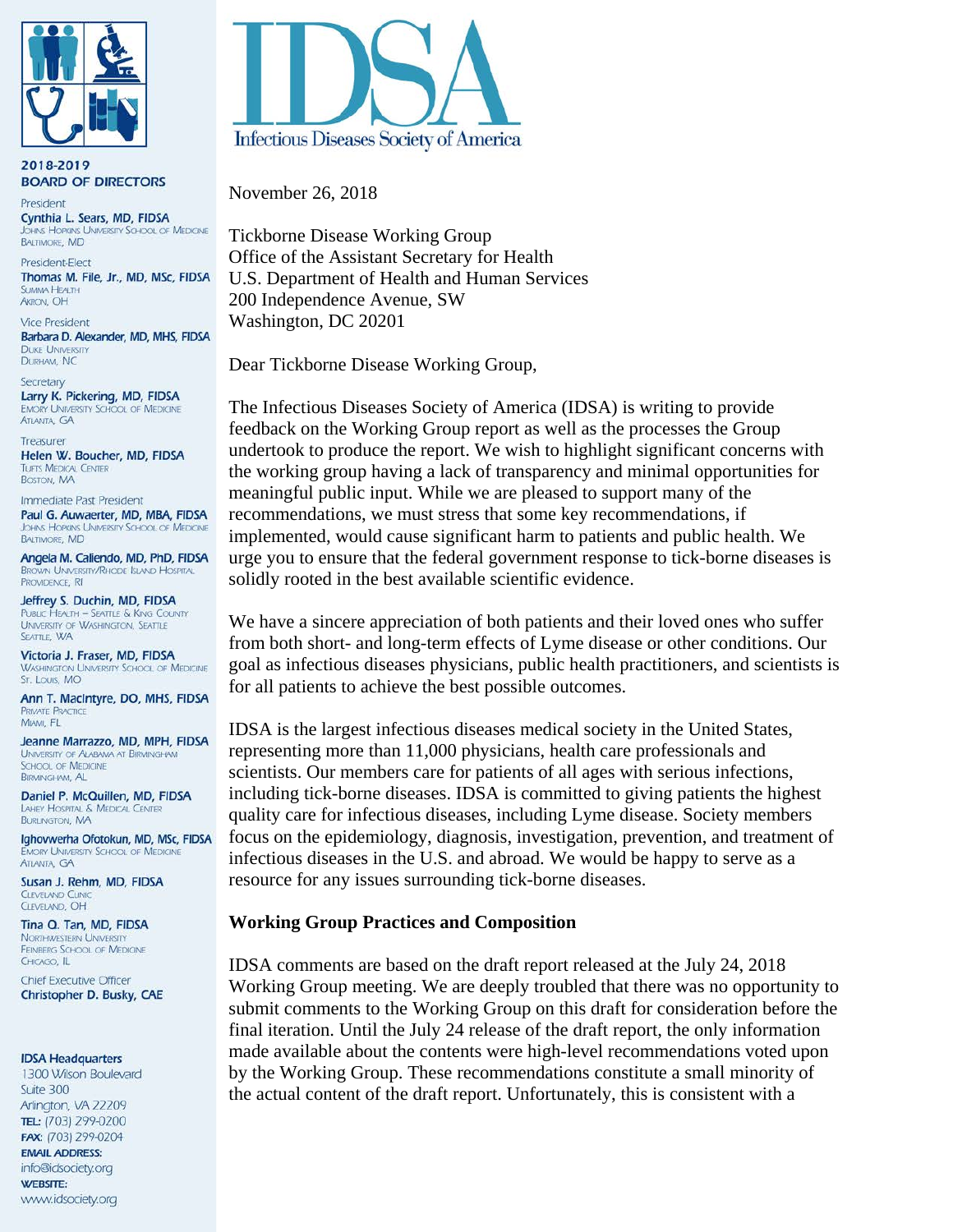# *PAGE 2—IDSA Comments on the Tickborne Disease Working Group Report*

pattern of behavior by the Working Group to limit public feedback on its work and, particularly, to stifle the voices of physicians who use sound, evidence-based science to direct care for their patients. Previous comment periods have provided only a few days to review and to respond to the Working Group materials.

Further, several of the Working Group subcommittees excluded participants whose viewpoints aligned with scientific evidence and the mainstream medical community, despite many qualified volunteers submitting applications. The makeup of the Working Group skewed to individuals with perspectives that do not align with the overwhelming majority of scientific evidence regarding the diagnosis and treatment of Lyme disease. We do not believe that the Working Group composition and practices align with congressional intent and we are extremely concerned that the non-evidenced based approach favored by the Working Group has produced a report containing irresponsible recommendations that run counter to quality scientific and clinical information. If implemented, these would cause significant harm to patients and public health.

## **Epidemiology and Ecology Chapter**

IDSA supports recommendations for enhanced funding to study the ecology and surveillance of ticks, particularly in regions where the burden of disease may be changing or is not well understood. More funding is also necessary to keep pace with the discovery of novel tick-borne pathogens.

We also agree with the Working Group that additional surveillance and epidemiology are required to understand the burden of tick-borne infections, particularly as the endemic area for some disease-bearing tick species is expanding. As clinicians depend on the knowledge of whether tickborne diseases occur in their community, a proper diagnosis will be impaired if they do not have access to accurate information detailing the burden of disease in their communities. We emphasize that any new approaches for expanding surveillance of tick-borne diseases must meet rigorous, evidence-based standards to ensure accuracy.

While IDSA acknowledges that the CDC case definition for Lyme disease is intended for use as an epidemiological tool, it is incorrect to promulgate the notion that the components of the surveillance definition should not be used for clinical diagnosis. To further popularize such a statement, as the draft report seeks to do, would cause unnecessary confusion among clinicians and may lead to higher numbers of inaccurate diagnoses. The clinical diagnosis of Lyme disease rests on the foundations of objective clinical findings and/or laboratory testing. The language used by the Working Group appears to have the intent of inappropriately broadening the definition of Lyme disease to include patients with only fatigue, pain or other subjective conditions. Such a change would likely lead to many more patients receiving misdiagnoses with Lyme disease; being subjected to unnecessary, unhelpful, and potentially harmful antimicrobial treatments; and losing the opportunity for accurate diagnoses and appropriate treatment of their genuine problems.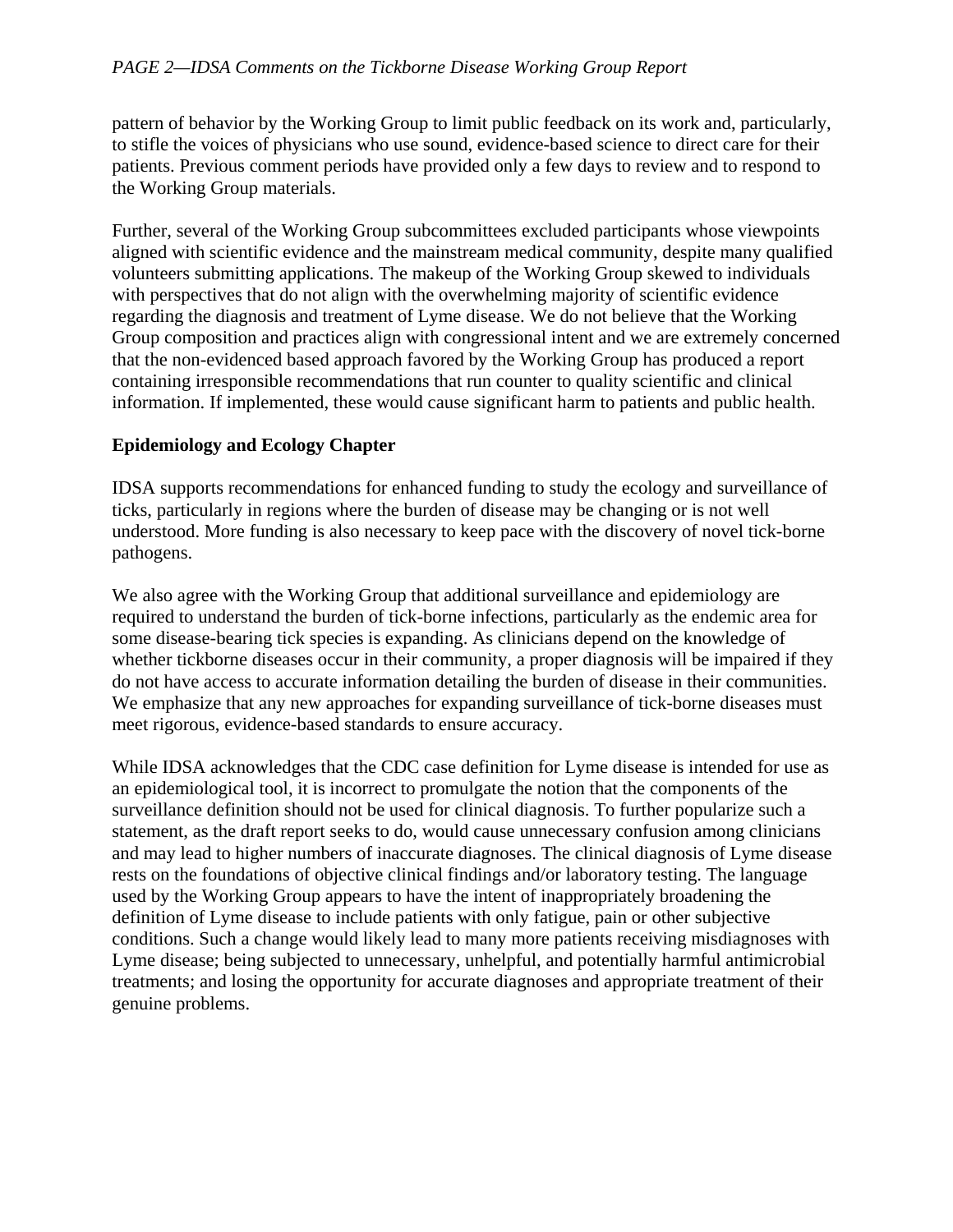# **Prevention Chapter**

IDSA greatly appreciates and supports many of the recommendations made in the prevention chapter. A new vaccine that is safe and effective in humans would be an excellent tool for the prevention of Lyme disease. We also appreciate the acknowledgment of the barriers to acceptance of a new Lyme disease vaccine from the public and industry perspectives. IDSA also believes further research into vaccines that target the disease reservoirs and vectors would be highly beneficial to prevention efforts.

We also support the Working Group recommendation to conduct studies of effective interventions for reducing the incidence of tick-borne diseases in humans, including novel approaches to vector control. Vector control for ticks is not nearly as well understood as vector control for mosquitos. Education of at-risk populations is another vital prevention strategy that should be better used in endemic areas.

### **Causes and Treatment Chapter**

IDSA acknowledges that some patients who are successfully treated for Lyme disease continue to suffer from persistent symptoms after treatment. Further research into the mechanism of these symptoms is vital to developing safe and effective treatments for these patients. IDSA supports additional research to discover better indicators of active Lyme disease infection to help clinicians and patients understand microbiological cure. The FDA-approved *B. burgdorferi* serologic test inherently is unable to distinguish active versus past infections, which is true of many antibody-based tests.

Federal research funding should be geared toward such studies that will genuinely enhance our understanding of Lyme disease. Conversely, there is not a pressing need for additional federally supported research on antibiotic treatment for Lyme disease. There is clear, widely accepted scientific evidence indicating that a 10-28 day course of antibiotics, depending on the stage of Lyme disease, will kill the Lyme disease bacterium in humans in all but the rarest of cases. In the setting of patients who have symptoms persisting beyond six months after initial antibiotic therapy, six prospective, randomized, placebo-controlled studies have failed to document sustained or significant benefit. These studies serve to counter observational studies that are cited by some as a basis for using long-term antibiotics in patients labeled as suffering from Lyme disease. The scientific method based on prospective study indeed informs clinicians with the highest-quality evidence. Therefore it is easy to state that there is no robust scientific evidence supporting the use of long-term antibiotic therapy in patients with Lyme disease as an approach to help with chronic symptoms such as pain, fatigue, sleep difficulties or subjective neurocognitive complaints.

IDSA agrees with the Working Group that effective therapeutics for symptoms that persist after Lyme disease treatment would be beneficial. We support further research that would develop a better understanding of why some patients do not improve after antibiotic therapy.

The inflammatory state of Lyme arthritis deserves further study. It often takes weeks or months to resolve; however, patients are often subject to multiple additional courses of antibiotic that are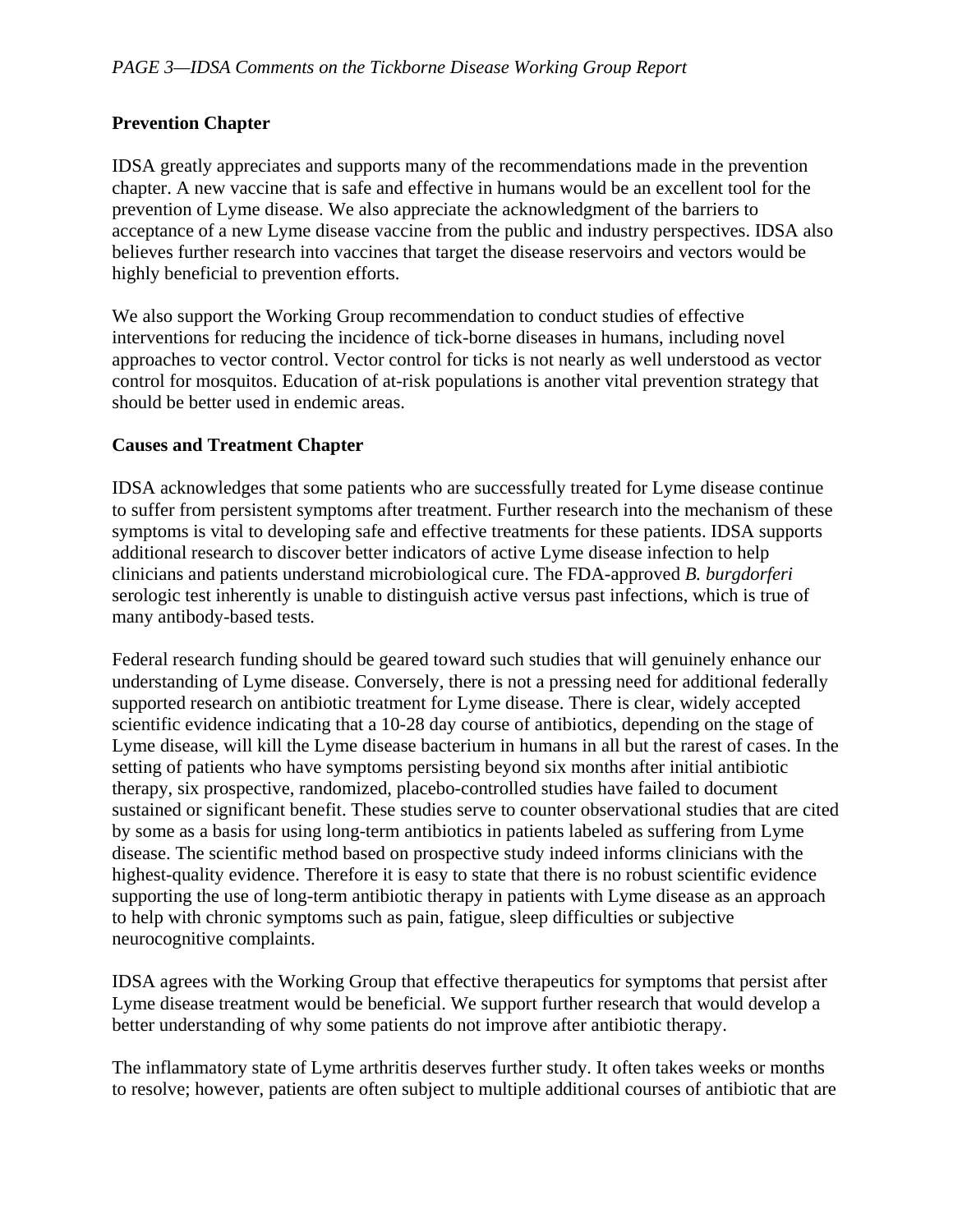# *PAGE 4—IDSA Comments on the Tickborne Disease Working Group Report*

of unclear worth. Late Lyme arthritis, classically causing a swollen knee, has not been subject to a large, well-designed clinical trial to determine the appropriate type and duration of antibiotic therapy. Moreover, the 10-15% of patients who experience antibiotic-refractory Lyme arthritis have not been subject to prospective trials to determine the best anti-inflammatory strategies to resolve their condition. A multi-center study to address the best antibiotic treatment for Lyme arthritis would significantly help answer these fundamental questions and also lead to identifying patients who do not adequately respond to antibiotics and could enter a subsequent study for antibiotic-refractory arthritis.

It is essential that research on tick-borne diseases meet established standards for scientific rigor to ensure that study results are meaningful and can safely and effectively guide patient care. Attempts to make clinical trials more inclusive or pragmatic must not override the need to ensure that enrolled patients have Lyme disease based on widely accepted standards.

Clinical education on the diagnosis and treatment of tick-borne diseases must continue to rely upon sound scientific evidence and should not attempt to undermine medically appropriate diagnostic practices. Except in rare cases as is true with all infectious diseases, Lyme disease causes well-characterized presentations. Over-testing and over-diagnosis of Lyme disease can lead to patients who do not have Lyme disease receiving unnecessary and potentially harmful treatments. This practice can also cause clinicians to overlook and fail to diagnose other conditions, such as multiple sclerosis, cancer, or fibromyalgia, thus robbing patients of the opportunity to receive appropriate therapies. While IDSA continues to call for more research to improve diagnostic tools for Lyme disease, it is essential that clinical education be rooted in the best currently available evidence.

# **Diagnosis Chapter**

IDSA greatly appreciates the Working Group recommendations for increased research to improve Lyme disease diagnostics. Lyme disease is diagnosed by a combination of medical history, physical exam, and if needed, diagnostic testing. The current FDA-approved serologic tests work best for patients who have been infected for at least two to four weeks as this is the typical response time for the human immune system to make antibodies against a bacterial pathogen, such as *Borrelelia burgdorfer*i. In patients who are just infected, the diagnosis is best made if the characteristic rash, erythema migrans, is present as patients are frequently seronegative—the human antibody-based immune response is not mounted with high efficiency in the first weeks of infection. Current, clinically-validated FDA tests are the best available tests for diagnosis of Lyme disease when the characteristic rash is not present. Scientific advances are needed to improve testing strategies for the earliest phases of Lyme disease.

As serologic tests may remain positive for decades after successful treatment of Lyme disease, development of a test that provides supportive evidence that a patient has been microbiologically cured of infection would be of great benefit. Particularly for a patient who has persistent symptoms after antibiotic therapy, this would assist in guiding their clinician to avoid unnecessary additional antimicrobial therapy. IDSA has long advocated for increased funding to derive more accurate and specific diagnostics. Progress in this area would significantly reduce misdiagnosis and link patients to effective treatments more quickly.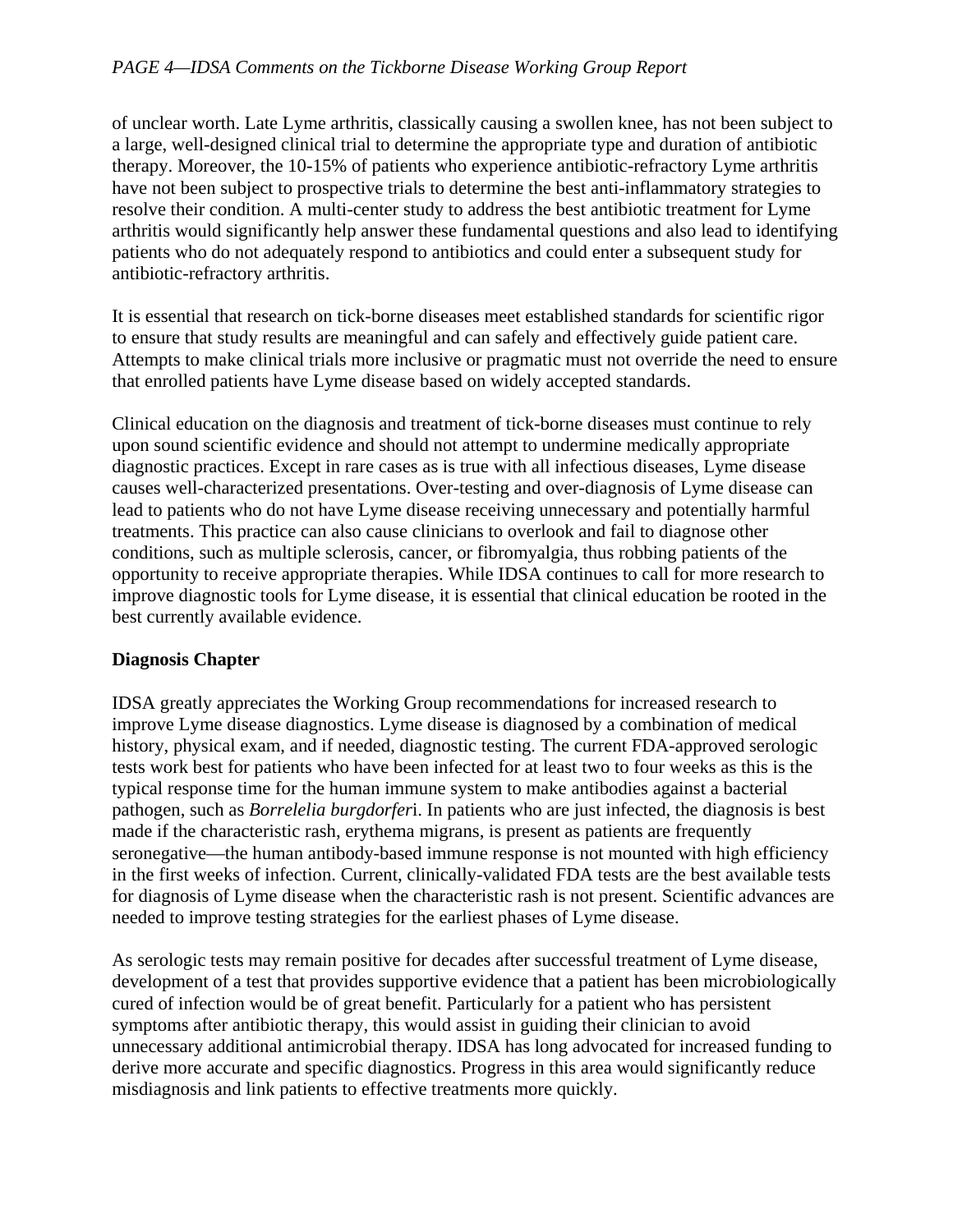Significant strides have been made to support the development of new diagnostic testing procedures. The NIH and CDC initiated a Serum Reference repository in 2008 and, at the end of 2011, began making standardized Lyme disease cases with serum samples available to the scientific community on a broad basis for testing and comparison of new diagnostic tests. The repository enables comparison of newly developed and existing diagnostic tests under identical conditions using the same panel of well-characterized reference specimens. CDC is also developing next-generation direct diagnostic tests (e.g., biomarkers) to improve upon current serological tests. However, the development, validation and commercial distribution of new tests can take years and millions of dollars.

# **Access to Care Chapter**

IDSA has grave concerns about the content in the Access to Care chapter. If the recommendations were implemented as written, they would essentially remove any accountability for physicians providing unproven treatments to patients who may or may not have Lyme disease. These treatments can be harmful, and the recommendations in this chapter would remove patients' opportunity for redress and prohibit state medical boards from censuring these doctors or preventing them from harming additional patients.

While IDSA supports creating a federal repository of information on Lyme and other tick-borne diseases, it is critical that all of the information be evidence-based to ensure patients receive the highest level of care possible. Increased federal funding for responses to tick-borne diseases is vital, but this funding cannot come at the expense of funding for other diseases, including HIV. We must sustain efforts to respond to infectious diseases or risk severe and potentially deadly outbreaks, as we have already seen recently with new HIV infections arising from the opioid epidemic.

IDSA supports patient access to evidence-based, medically-appropriate diagnosis and treatment of Lyme disease including persistent symptoms that are safe and effective. The recommendations and policies outlined in this chapter would subject patients to faulty diagnostic procedures and dangerous, unproven treatments. We also oppose recommendations or laws designed to protect clinicians who provide harmful treatments. In addition, we oppose any attempts by the Working Group to undermine widely accepted medical guidelines for the treatment of Lyme disease that are rooted in scientific evidence or to promote clinical guidelines that are not evidence-based. We are apprehensive about the potential impact of the recommendation to provide protections for doctors who follow "recognized guidelines." The term is exceedingly broad and could easily be applied to guideline recommendations that lack sufficient evidence or are based mainly on patient preference such as the ILADS guidelines that give physicians broad latitude regardless of documented efficacy or safety. This recommendation was adopted by a margin of only one vote, by far the most contentious vote of the Working Group, yet due to the composition of the writing group, the report will contain no minority opinion on this issue. This is a highly significant oversight and defect. Broad protection for physicians who subject patients to substandard or even dangerous therapies will likely increase the number of patients who are harmed.